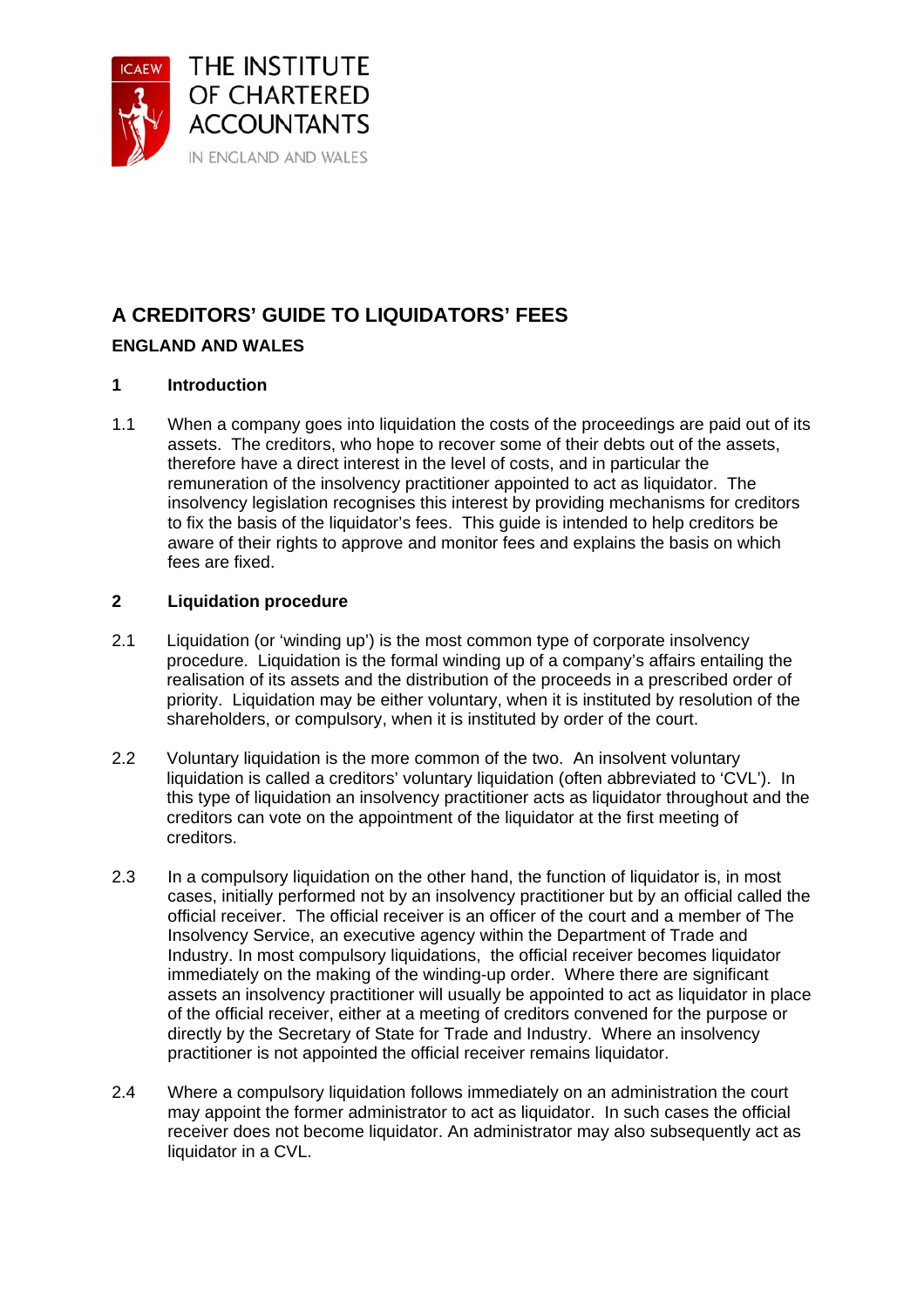## **3 The liquidation committee**

- 3.1 In a liquidation (whether voluntary or compulsory) the creditors have the right to appoint a committee called the liquidation committee, with a minimum of 3 and a maximum of 5 members, to monitor the conduct of the liquidation and approve the liquidator's fees. The committee is usually established at the creditors' meeting which appoints the liquidator, but in cases where a liquidation follows immediately on an administration any committee established for the purposes of the administration will continue in being as the liquidation committee.
- 3.2 The liquidator must call the first meeting of the committee within 3 months of its establishment (or his appointment if that is later), and subsequent meetings must be held either at specified dates agreed by the committee, or when requested by a member of the committee, or when the liquidator decides he needs to hold one. The liquidator is required to report to the committee at least every 6 months on the progress of the liquidation, unless the committee directs otherwise. This provides an opportunity for the committee to monitor and discuss the progress of the insolvency and the level of the liquidator's fees.

## **4 Fixing the liquidator's fees**

4.1 The basis for fixing the liquidator's remuneration is set out in Rules 4.127 – 4.127B of the Insolvency Rules 1986. The Rules state that the remuneration shall be fixed either:

as a percentage of the value of the assets which are realised or distributed or both, or by reference to the time properly given by the liquidator and his staff in attending to matters arising in the liquidation.

It is for the liquidation committee (if there is one) to determine on which of these bases the remuneration is to be fixed, and if it is to be fixed as a percentage, to fix the percentage to be applied. Rule 4.127 says that in arriving at its decision the committee shall have regard to the following matters:

the complexity (or otherwise) of the case;

 any responsibility of an exceptional kind or degree which falls on the liquidator in connection with the insolvency;

the effectiveness with which the liquidator appears to be carrying out, or to have carried out, his duties;

the value and nature of the assets which the liquidator has to deal with.

4.2 If there is no liquidation committee, or the committee does not make the requisite determination, the liquidator's remuneration may be fixed by a resolution of a meeting of creditors. The creditors take account of the same matters as the committee would. A resolution specifying the terms on which the liquidator is to be remunerated may be taken at the meeting which appoints the liquidator. If the remuneration is not fixed in any of these ways, it will be in accordance with a scale set out in the Rules.

## **5 What information should be provided by the liquidator?**

#### **5.1 When seeking fee approval**

5.1.1 When seeking agreement to his fees the liquidator should provide sufficient supporting information to enable the committee or the creditors to form a judgement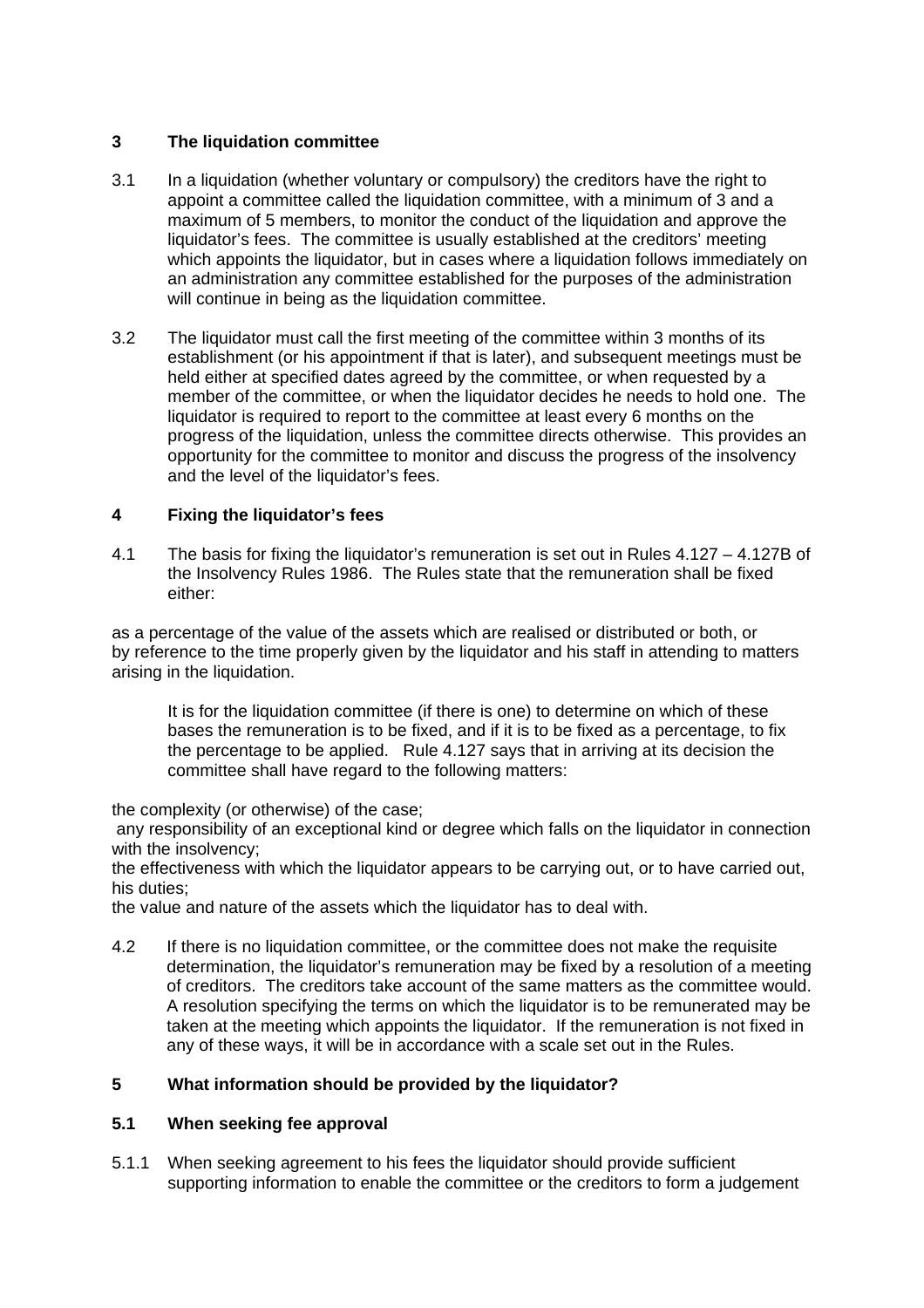as to whether the proposed fee is reasonable having regard to all the circumstances of the case. The nature and extent of the supporting information which should be provided will depend on:

the nature of the approval being sought;

the stage during the administration of the case at which it is being sought; and the size and complexity of the case.

- 5.1.2 Where, at any creditors' or committee meeting, the liquidator seeks agreement to the terms on which he is to be remunerated, he should provide the meeting with details of the charge-out rates of all grades of staff, including principals, which are likely to be involved on the case.
- 5.1.3 Where the liquidator seeks agreement to his fees during the course of the liquidation, he should always provide an up to date receipts and payments account. Where the proposed fee is based on time costs the liquidator should disclose to the committee or the creditors the time spent and the charge-out value in the particular case, together with, where appropriate, such additional information as may reasonably be required having regard to the size and complexity of the case. The additional information should comprise a sufficient explanation of what the liquidator has achieved and how it was achieved to enable the value of the exercise to be assessed (whilst recognising that the liquidator must fulfil certain statutory obligations that might be seen to bring no added value for creditors) and to establish that the time has been properly spent on the case. That assessment will need to be made having regard to the time spent and the rates at which that time was charged, bearing in mind the factors set out in paragraph 4.1 above. To enable this assessment to be carried out it may be necessary for the liquidator to provide an analysis of the time spent on the case by type of activity and grade of staff. The degree of detail will depend on the circumstances of the case, but it will be helpful to be aware of the professional guidance which has been given to insolvency practitioners on this subject. The guidance suggests the following areas of activity as a basis for the analysis of time spent:
	- Administration and planning
	- Investigations
	- Realisation of assets
	- Trading
	- Creditors
	- Any other case-specific matters

The following categories are suggested as a basis for analysis by grade of staff:

Partner Manager Other senior professionals Assistants and support staff

> The explanation of what has been done can be expected to include an outline of the nature of the assignment and the liquidator's own initial assessment, including the anticipated return to creditors. To the extent applicable it should also explain:

- Any significant aspects of the case, particularly those that affect the amount of time spent.
- The reasons for subsequent changes in strategy.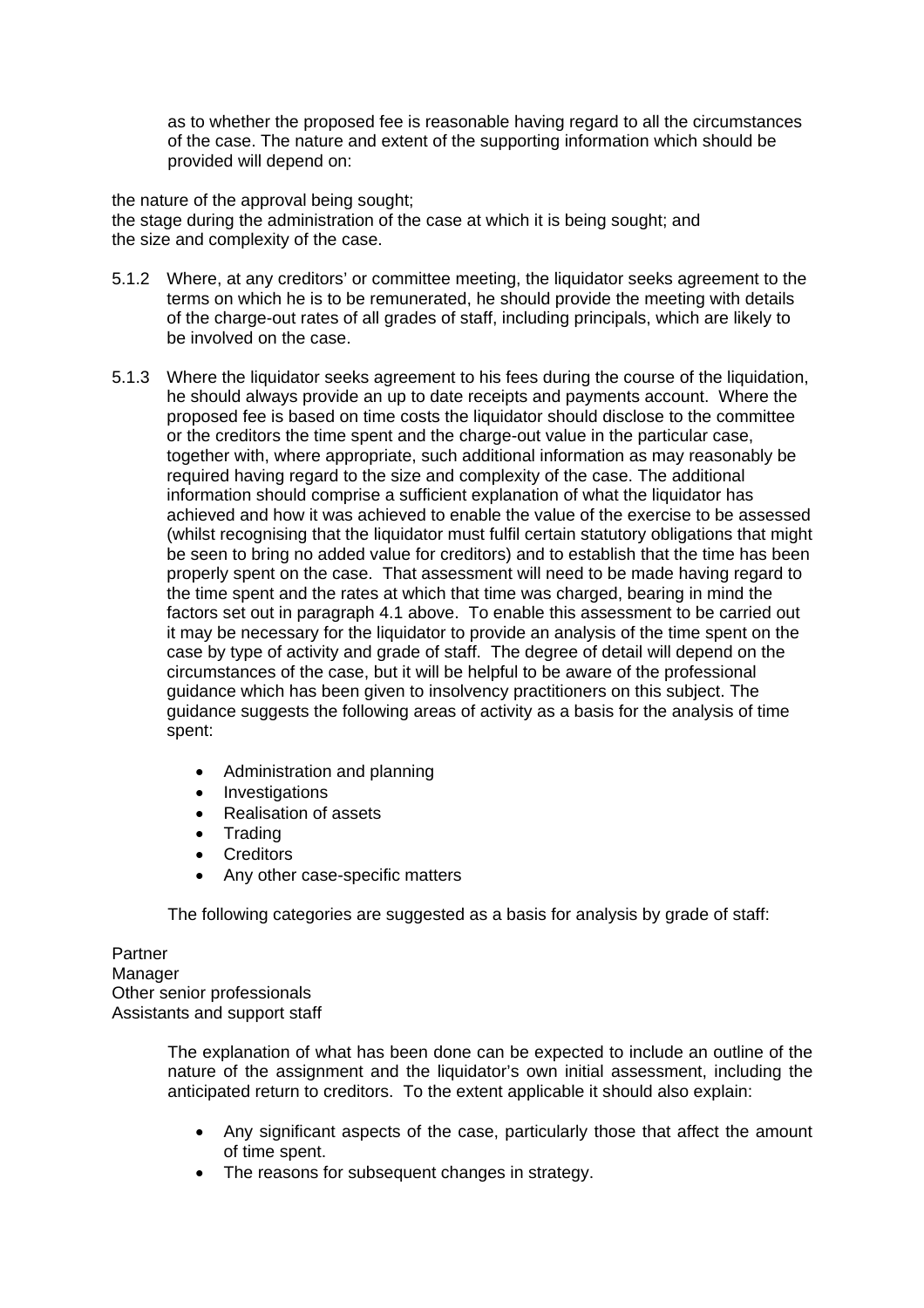- Any comments on any figures in the summary of time spent accompanying the request the liquidator wishes to make.
- The steps taken to establish the views of creditors, particularly in relation to agreeing the strategy for the assignment, budgeting, time recording, fee drawing or fee agreement.
- Any existing agreement about fees.
- Details of how other professionals, including subcontractors, were chosen, how they were contracted to be paid, and what steps have been taken to review their fees.

It should be borne in mind that the degree of analysis and form of presentation should be proportionate to the size and complexity of the case. In smaller cases not all categories of activity will always be relevant, whilst further analysis may be necessary in larger cases.

5.1.4 Where the fee is charged on a percentage basis the liquidator should provide details of any work which has been or is intended to be sub-contracted out which would normally be undertaken directly by a liquidator or his staff.

## **5.2 After fee approval**

 Where a resolution fixing the basis of fees is passed at any creditors' meeting held before he has substantially completed his functions, the liquidator should notify the creditors of the details of the resolution in his next report or circular to them. When subsequently reporting to creditors on the progress of the liquidation, or submitting his final report, he should specify the amount of remuneration he has drawn in accordance with the resolution. Where the fee is based on time costs he should also provide details of the time spent and charge-out value to date and any material changes in the rates charged for the various grades since the resolution was first passed. He should also provide such additional information as may be required in accordance with the principles set out in paragraph 5.1.3. Where the fee is charged on a percentage basis the liquidator should provide the details set out in paragraph 5.1.4 above regarding work which has been sub-contracted out.

#### **5.3 Expenses and disbursements**

There is no statutory requirement for the committee or the creditors to approve the drawing of expenses or disbursements. However, professional guidance issued to insolvency practitioners requires that, where the liquidator proposes to recover costs which, whilst being in the nature of expenses or disbursements, may include an element of shared or allocated costs (such as room hire, document storage or communication facilities provided by the liquidator's own firm), they must be disclosed and be authorised by those responsible for approving his remuneration. Such expenses must be directly incurred on the case and subject to a reasonable method of calculation and allocation.

#### **5.4 Realisations for secured creditors**

Where the liquidator realises an asset on behalf of a secured creditor and receives remuneration out of the proceeds (see paragraph 8.1 below), he should disclose the amount of that remuneration to the committee (if there is one), to any meeting of creditors convened for the purpose of determining his fees, and in any reports he sends to creditors.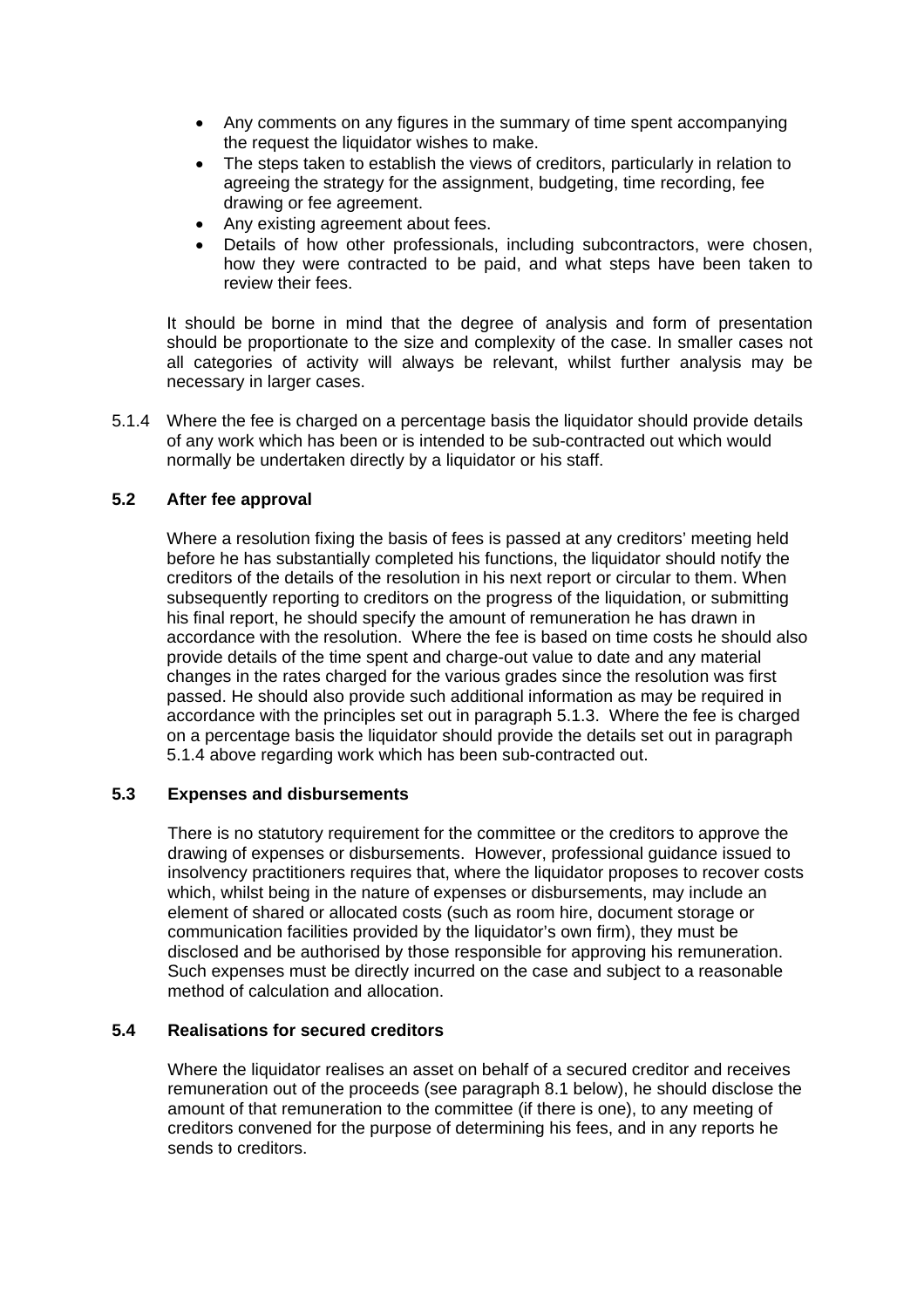#### **5.5 Reporting in compulsory liquidations**

It should be borne in mind that in compulsory liquidations there is no statutory requirement for the liquidator to report to creditors until the conclusion of the assignment. In most such cases, therefore, creditors will receive no information during the course of the liquidation unless they specifically request it.

#### **6 What if a creditor is dissatisfied?**

- 6.1 Except in cases where there is a liquidation committee it is the creditors as a body who have authority to approve the liquidator's fees. To enable them to carry out this function they may require the liquidator to call a creditors' meeting. In order to do this at least ten per cent in value of the creditors must concur with the request, which must be made to the liquidator in writing
- 6.2 If a creditor believes that the liquidator's remuneration is too high he may, if at least 25 per cent in value of the creditors (including himself) agree, apply to the court for an order that it be reduced. If the court does not dismiss the application (which it may if it considers that insufficient cause is shown) the applicant must give the liquidator a copy of the application and supporting evidence at least 14 days before the hearing. Unless the court orders otherwise, the costs must by paid by the applicant and not out of the assets of the insolvent company.

## **7 What if the liquidator is dissatisfied?**

 If the liquidator considers that the remuneration fixed by the committee is insufficient he may request that it be increased by resolution of the creditors. If he considers that the remuneration fixed by the committee or the creditors or in accordance with the statutory scale is insufficient, he may apply to the court for it to be increased. If he decides to apply to the court he must give at least 14 days' notice to the members of the committee and the committee may nominate one or more of its members to appear or be represented at the court hearing. If there is no committee, the liquidator's notice of his application must be sent to such of the creditors as the court may direct, and they may nominate one or more of their number to appear or be represented. The court may order the costs to be paid out of the assets.

#### **8 Other matters relating to fees**

- 8.1 Where the liquidator realises assets on behalf of a secured creditor he is entitled to be remunerated out of the proceeds of sale in accordance with a scale set out in the Rules. Usually, however, the liquidator will agree the basis of his fee for dealing with charged assets with the secured creditor concerned.
- 8.2 Where two (or more) joint liquidators are appointed it is for them to agree between themselves how the remuneration payable should be apportioned. Any dispute between them may be referred to the court, the committee or a meeting of creditors.
- 8.3 If the appointed liquidator is a solicitor and employs his own firm to act in the insolvency, profit costs may not be paid unless authorised by the committee, the creditors or the court.
- 8.4 There may also be occasions when creditors will agree to make funds available themselves to pay for the liquidator to carry out tasks which cannot be paid for out of the assets, either because they are deficient or because it is uncertain whether the work undertaken will result in any benefit to creditors. Arrangements of this kind are